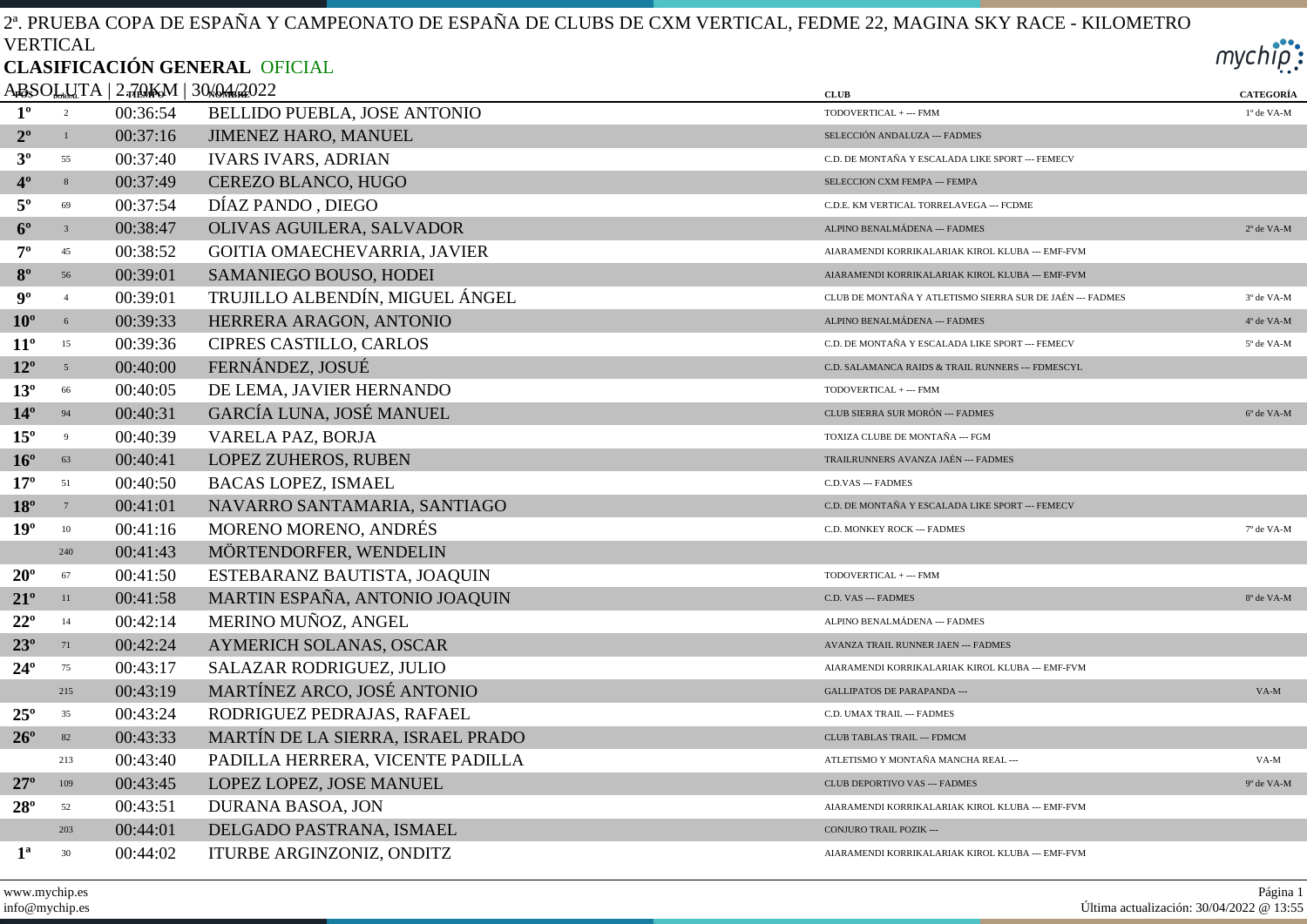## 2ª. PRUEBA COPA DE ESPAÑA Y CAMPEONATO DE ESPAÑA DE CLUBS DE CXM VERTICAL, FEDME 22, MAGINA SKY RACE - KILOMETRO VERTICAL

. . . .

. . . .

# **CLASIFICACIÓN GENERAL** OFICIAL



|                  |     |          | ABSOLUTA   2 70KM   30X042022            | <b>CLUB</b>                                      | <b>CATEGORÍA</b>       |
|------------------|-----|----------|------------------------------------------|--------------------------------------------------|------------------------|
| $29^\circ$       | 62  | 00:44:15 | VALVERDE ARÉVALO, LUCIO                  | CLUB TABLAS TRAIL --- FDMCM                      |                        |
| $30^{\circ}$     | 96  | 00:44:20 | PASCUAL SEMPERE, CARLOS                  | C.D. DE MONTAÑA Y ESCALADA LIKE SPORT --- FEMECV | $10^{\circ}$ de VA-M   |
|                  | 202 | 00:44:26 | FERNÁNDEZ LUQUE, JOSÉ ANTONIO            | SOCIEDAD EXCURSIONISTA DE MÁLAGA ---             |                        |
| $2^{\rm a}$      | 20  | 00:44:36 | LARA DIÉGUEZ, SILVIA                     | SELECCIÓN ANDALUZA --- FADMES                    |                        |
| $31^\circ$       | 93  | 00:44:38 | CALDERON DE LA BARCA GUTIERREZ, FERNANDO | A.D. GRUPO MONTAÑA PEGASO --- FMM                | $11^{\circ}$ de VA-M   |
| $32^{\circ}$     | 168 | 00:44:56 | DE LA ENCARNACIÓN MORENO, ANGEL          | TODOVERTICAL + --- FMM                           | $1^{\circ}$ de VB-M    |
| 3 <sup>a</sup>   | 112 | 00:45:05 | TRUJILLO GONZALEZ, CRISTINA              | TODOVERTICAL + --- FMM                           |                        |
| $33^{\circ}$     | 176 | 00:45:19 | BORRAJO DEL RÍO, FERNANDO                | C.D.E. VALLE DE PIÉLAGOS --- FCDME               | 1° de VC-M             |
| 4 <sup>a</sup>   | 31  | 00:45:22 | URRUTIA YURREBASO, AINARA                | AIARAMENDI KORRIKALARIAK KIROL KLUBA --- EMF-FVM | $1^a$ de VA-F          |
| $34^\circ$       | 169 | 00:45:26 | MATEOS LOPEZ, CARLOS                     | TODOVERTICAL + --- FMM                           | $2^{\circ}$ de VB-M    |
| $35^\circ$       | 47  | 00:45:38 | HERRERO GORRIZ, ESTEBAN                  | A. D. MAESTRAZGO --- FAM, ARAGÓN                 |                        |
| $5^{\rm a}$      | 119 | 00:45:39 | FUENTES OLCINA, MARIETA                  | C.D. DE MONTAÑA Y ESCALADA LIKE SPORT --- FEMECV |                        |
|                  | 201 | 00:45:49 | MARTÍN AMAT, JUAN FRANCISCO              | TROPS-CUEVA DE NERJA ---                         |                        |
| $36^{\circ}$     | 36  | 00:45:53 | DE ALMIRÓN LANZ, PABLO RUIZ              | C.D. ALTALÍ --- FADMES                           |                        |
| $6^{\mathrm{a}}$ | 21  | 00:46:23 | RUIZ SANCHEZ, INGRID                     | C.D. DE MONTAÑA Y ESCALADA LIKE SPORT --- FEMECV |                        |
| $37^\circ$       | 166 | 00:46:36 | GÓMEZ GÓMEZ, PAKO                        | AD IES GREGORIO MARAÑÓN --- FEXME                | $3^{\rm o}$ de VB-M    |
| $7^{\mathrm{a}}$ | 22  | 00:46:53 | SÁNCHEZ ROMERO, VERÓNICA                 | C.D. MONTAÑERA ZAMORANA --- FDMESCYL             | $2^a$ de VA-F          |
| $38^\circ$       | 39  | 00:47:35 | <b>MATEOS CARBAJO, RUBEN</b>             | TODOVERTICAL + --- FMM                           |                        |
| 8 <sup>a</sup>   | 113 | 00:47:44 | LARA FELIU, ROSA MARIA                   | C.D. DE MONTAÑA Y ESCALADA LIKE SPORT --- FEMECV |                        |
| 9 <sup>a</sup>   | 23  | 00:47:46 | TAUSTE GALERA, ANA                       | C.D. DE MONTAÑA Y ESCALADA LIKE SPORT --- FEMECV |                        |
| $39^\circ$       | 87  | 00:47:50 | <b>LURBE MATEU, JAVIER</b>               | C.D. DE MONTAÑA Y ESCALADA LIKE SPORT --- FEMECV | $12^{\circ}$ de VA-M   |
| $40^{\circ}$     | 80  | 00:48:08 | GALIANA REBOLLEDO, VÍCTOR                | C.D. HIJOS DEL VIENTO --- FADMES                 |                        |
| $41^{\circ}$     | 173 | 00:48:11 | ZELAIA ETXANIZ, JEXUX                    | LAGUN ONAK M. B. --- EMF-FVM                     | 4° de VB-M             |
| $42^{\circ}$     | 44  | 00:48:19 | PÉREZ SÁNCHEZ, FERNANDO                  | CDM.DESAMPARADOS --- FADMES                      |                        |
| 10 <sup>a</sup>  | 27  | 00:48:28 | <b>CAMBIL MEDINA, ELENA</b>              | CD DEPORTES OLIMPO --- FADMES                    | $3a$ de VA-F           |
| $43^\circ$       | 12  | 00:48:29 | HEEMSKERK HERRERO, RUBÉN                 | ALPINO BENALMÁDENA --- FADMES                    |                        |
| 44 <sup>o</sup>  | 91  | 00:48:37 | MARTÍNEZ GALINDO, DAVID                  | C.D. A QUE ATACAMOS --- FADMES                   | 13° de VA-M            |
| 11 <sup>a</sup>  | 24  | 00:49:16 | SAYAGO ZAMBRANO, EVA                     | SELECCIÓN ANDALUZA --- FADMES                    |                        |
| $45^{\circ}$     | 104 | 00:49:18 | <b>MARTÍN CARO, CARLOS</b>               | --- FMM                                          | 14° de VA-M            |
|                  | 210 | 00:49:31 | JIMÉNEZ MARTÍN, JOSE ANTONIO             | CLUB DE SEND. CORRECAMINOS DE LANJARÓN ---       | VA-M                   |
| $12^{\rm a}$     | 133 | 00:49:36 | DIAZ-GAVILAN, MONICA                     | C.D. DEPORTES OLIMPO --- FADMES                  | 4 <sup>ª</sup> de VA-F |
| $46^{\circ}$     | 79  | 00:49:38 | GARCÍA MARTIN, JESÚS                     | CLUB MOUNTAIN NOROESTE --- FMRM                  |                        |
|                  | 204 | 00:49:41 | MORILLAS ESPINOSA, SERGIO                | TRAIL RUNNERS AVANZA JAEN ---                    |                        |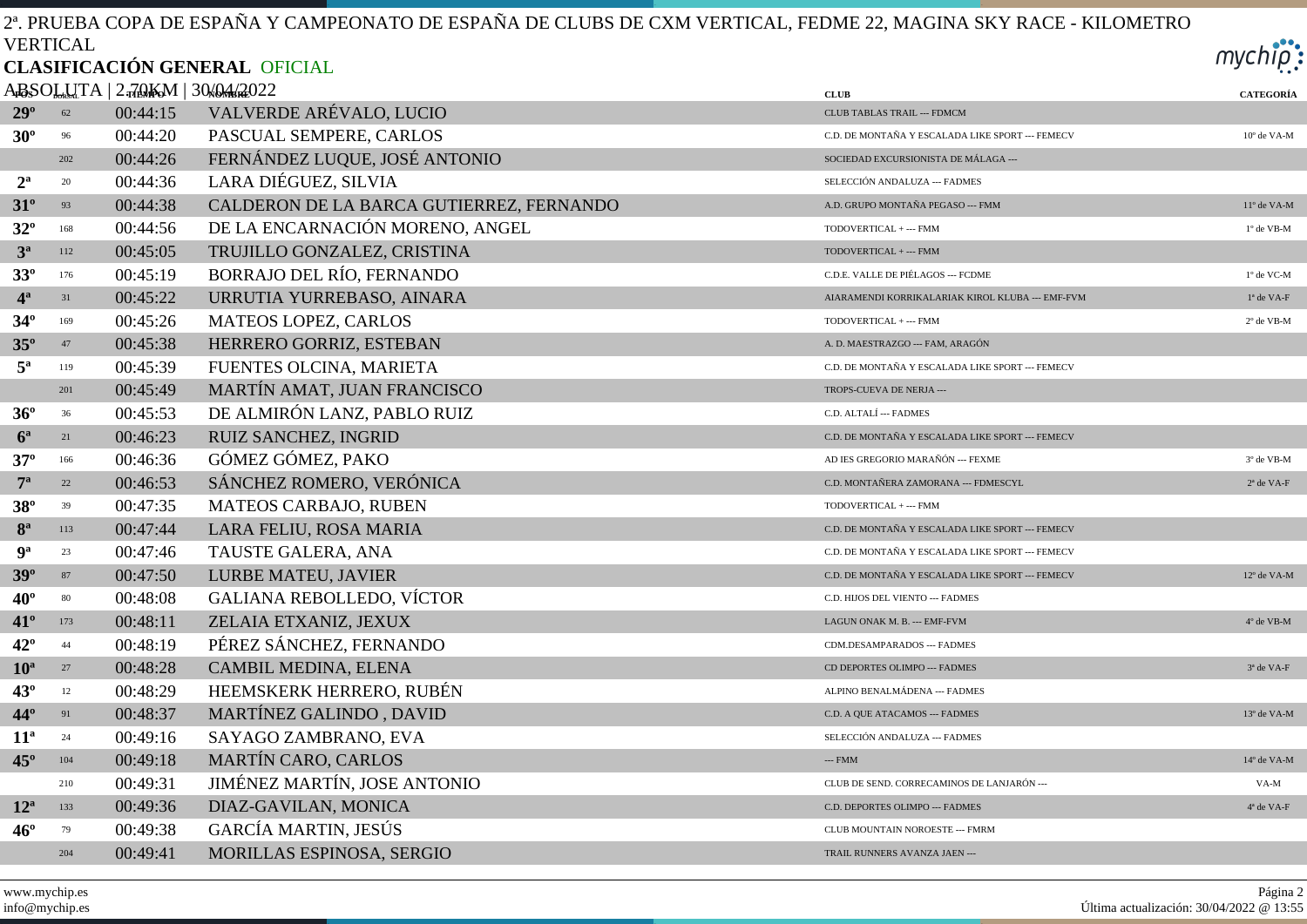#### 2ª. PRUEBA COPA DE ESPAÑA Y CAMPEONATO DE ESPAÑA DE CLUBS DE CXM VERTICAL, FEDME 22, MAGINA SKY RACE - KILOMETRO VERTICAL **CLASIFICACIÓN GENERAL** OFICIAL

. . . .

. . . .

 $mychi$ <sup> $\ddot{\rho}$ </sup>:

|                 |         |          | $A$ BSOLUTA   2 $\pi$ BKM   30 $\sqrt{8}$ H $\pi$ 2022 | <b>CLUB</b>                                                | <b>CATEGORÍA</b>         |
|-----------------|---------|----------|--------------------------------------------------------|------------------------------------------------------------|--------------------------|
| $47^\circ$      | 72      | 00:49:42 | ROMEU FERRER, MARIO                                    | C.D. CARACOLES RUNNING --- FADMES                          |                          |
|                 | 218     | 00:49:46 | CUEVAS BERROCAL, FRANCISCO JAVIER                      | C.D. ARCHIDONA GYM RUNNING ---                             | $VB-M$                   |
| 48 <sup>°</sup> | $107\,$ | 00:49:47 | SUÁREZ DÍAZ, ENRIQUE                                   | AGRUPACION DE MONTAÑA E ESCALADA BESTARRUZA --- FGM        | 15° de VA-M              |
| 49°             | 183     | 00:49:49 | ESPINOSA ZURITA, PEDRO                                 | MATAGRANDE TRAIL ANTEQUERA ---                             | $2^{\rm o}$ de VC-M      |
| 13 <sup>a</sup> | 129     | 00:49:56 | <b>GARCIA MARTIN, SOFIA</b>                            | CLUB DEPORTES OLIMPO --- FADMES                            | $5^{\mathrm{a}}$ de VA-F |
| $50^\circ$      | $101\,$ | 00:50:03 | <b>GÓMEZ LOZANO, CARLOS</b>                            | CDM.DESAMPARADOS --- FADMES                                | 16° de VA-M              |
| $51^\circ$      | 64      | 00:50:15 | VILLA CAMPUZANO, PEDRO MANUEL                          | CLUB DE DEPORTE Y AVENTURA MOUNTAIN NOROESTE --- FMRM      |                          |
|                 | 239     | 00:50:30 | ALBA JIMENEZ, ANGEL                                    |                                                            |                          |
| 14 <sup>a</sup> | 130     | 00:50:33 | AGUILERA MUÑOZ, MARI CARMEN                            | C.D. UMAX TRAIL --- FADMES                                 | $6^a$ de VA-F            |
| $52^{\circ}$    | 85      | 00:50:36 | CONSUEGRA RODRÍGUEZ MADRIDEJOS, ALVARO GARCÍA          | CLUB TABLAS TRAIL --- FDMCM                                |                          |
| $15^{\circ}$    | 29      | 00:50:42 | MARTINEZ ARENAS, AMADA                                 | CD OLIMPO GRANADA --- FADMES                               |                          |
| 53°             | 98      | 00:50:48 | <b>GARCÍA RUIZ, FRANCISCO JAVIER</b>                   | CLUB DE ATLETISMO ALBOLOTE --- FADMES                      | 17° de VA-M              |
| 16 <sup>a</sup> | 25      | 00:50:52 | SAN EMETERIO, ASUN OCHOA                               | --- FCDME                                                  | $1a$ de VB-F             |
|                 | 206     | 00:50:55 | PÉREZ MAZUECOS, ÁNGEL                                  | GALLIPATOS DE PARAPANDA ---                                |                          |
| 17 <sup>a</sup> | $28\,$  | 00:51:09 | ALVAREZ, INMACULADA                                    | C.D. ENTRENA! SEVILLA --- FADMES                           |                          |
| 18 <sup>a</sup> | $121\,$ | 00:51:14 | DOMINGUEZ CHAVEZ, SANDRA                               | TODOVERTICAL + --- FMM                                     |                          |
| $54^\circ$      | 59      | 00:51:19 | AGUA ALBUERA, FRANCISCO JAVIER                         | TODOVERTICAL +---                                          |                          |
| $55^\circ$      | 179     | 00:51:41 | SALGADO MANGAS, JOSE ANTONIO                           | CLUB DANTZALEKU SAKANA --- FNDME                           | 3° de VC-M               |
|                 | 217     | 00:51:42 | LÓPEZ MACIAS, VÍCTOR                                   | CLUB ATLETISMO MONTAÑA ATARFE ---                          | VA-M                     |
|                 | 238     | 00:51:50 | MARROQUINO JIMÉNEZ, JAIME                              | CD ATLETISMO PEGALAJAR ---                                 |                          |
|                 | 167     | 00:52:07 | RODRIGUEZ ROMERO, JOSE ANTONIO                         | CLUB DE ATLETISMO ALBOLOTE --- FADMES                      | $VB-M$                   |
| 19 <sup>a</sup> | 116     | 00:52:17 | <b>COLMENERO PARRAS, LAURA</b>                         | TTRAIL --- FMM                                             |                          |
| $56^{\circ}$    | 178     | 00:52:17 | VALDEPEÑAS GUTIÉRREZ, BIENVENIDO                       | KINKILLEROS DE LAS CUMBRES MANCHEGAS --- FDMCM             | 4° de VC-M               |
|                 | 207     | 00:52:41 | LUPIAÑEZ, MARIO GALVEZ                                 | C.D. CORRECAMINOS ---                                      | $VA-M$                   |
| $57^\circ$      | 181     | 00:52:53 | <b>BISBAL MARTÍN, JAVIER</b>                           | SECCIÓN DE ACCIÓN DEPORTIVA DENDRO COMUNIDAD TRAIL --- FMM | 5° de VC-M               |
| 58°             | 163     | 00:52:54 | MATEOS FERNÁNDEZ, ALFONSO                              | C.D.E. CRIPTANA VERTICAL --- FDMCM                         | $5^{\rm o}$ de VB-M      |
| 20 <sup>a</sup> | 126     | 00:53:08 | MENÉNDEZ PEÑA, LARA                                    | <b>GM MOSCON --- FEMPA</b>                                 |                          |
|                 | 219     | 00:53:16 | HERVAS LOPEZ, MIGUEL                                   | TRAILRUNNERSAVANZAJAEN ---                                 | $VB-M$                   |
|                 | 95      | 00:53:16 | COLMENERO EXPÓSITO, TOMÁS                              | AVANZA TRAIL RUNNER JAEN ---                               | VA-M                     |
|                 | 235     | 00:53:19 | <b>GRANADOS ROMERO, MIGUEL</b>                         | CONDOR ---                                                 | VA-M                     |
| $59^\circ$      | 92      | 00:53:21 | LOPEZ SIERRA, RAFAEL                                   | CLUB DE ATLETISMO ALBOLOTE --- FADMES                      | 18° de VA-M              |
|                 | 237     | 00:53:33 | SÁNCHEZ-CAMACHO ALMANSA, JOSÉ CARLOS                   | CLUB TABLAS TRAIL ---                                      | $VA-M$                   |
| $60^{\circ}$    | 73      | 00:53:43 | MARQUEZ HERNANDEZ, JOSE RAMON                          | CLUB TABLAS TRAIL --- FDMCM                                |                          |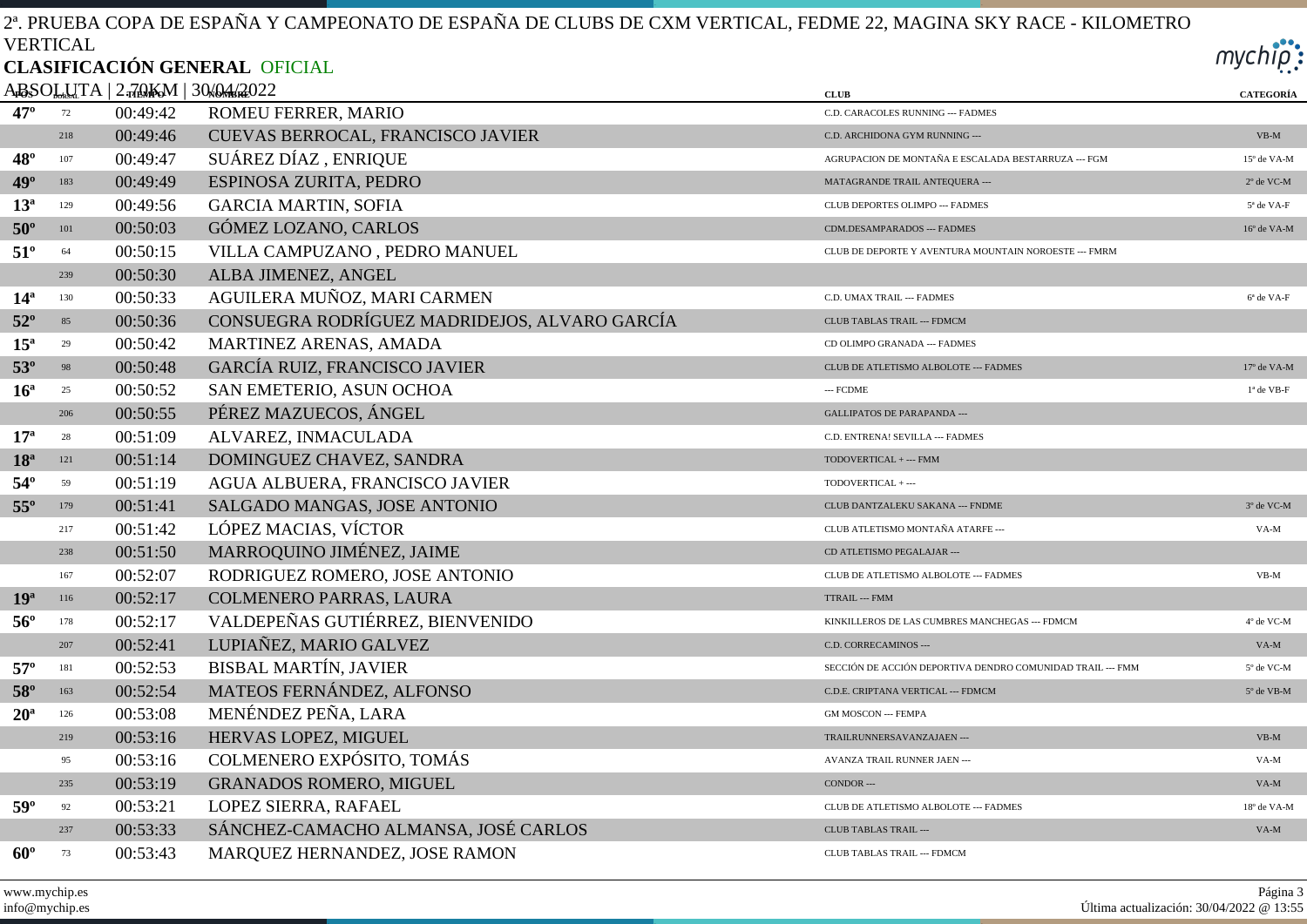#### 2ª. PRUEBA COPA DE ESPAÑA Y CAMPEONATO DE ESPAÑA DE CLUBS DE CXM VERTICAL, FEDME 22, MAGINA SKY RACE - KILOMETRO VERTICAL **CLASIFICACIÓN GENERAL** OFICIAL

. . . .

. . . .

# $mychi$ <sup> $\ddot{\rho}$ </sup>:

|                   |         |          |                                    | <b>CLUB</b>                                               | <b>CATEGORÍA</b>     |
|-------------------|---------|----------|------------------------------------|-----------------------------------------------------------|----------------------|
| $61^{\circ}$      | 61      | 00:53:58 | GONZÁLEZ CUÉLLAR, LUIS JAVIER      | C.D. DLC TRAIL TEAM --- FDMESCYL                          |                      |
| 21 <sup>a</sup>   | 122     | 00:54:15 | CUEVAS SIMÓN, CELIA                | TODOVERTICAL + --- FMM                                    |                      |
| $62^{\circ}$      | 40      | 00:54:33 | ROMERO HERNÁNDEZ, FRANCISCO        | CDM.DESAMPARADOS --- FADMES                               |                      |
|                   | 212     | 00:54:49 | SOLA MUÑOZ, ANTONIO JESÚS          | C.D. LOS SALTABOJAS ---                                   | VA-M                 |
|                   | 205     | 00:55:04 | RAMOS ROSA, MANUEL                 | TRAILRUNNERS AVANZA JAÉN ---                              |                      |
| $63^\circ$        | 84      | 00:55:05 | MARTÍNEZ CASAS, CRISTIAN           | --- FEMECV                                                |                      |
| $64^\circ$        | 99      | 00:55:21 | PELAEZ, ANTONIO                    | C. DEPORTIVO VAS --- FADMES                               | 19° de VA-M          |
|                   | 236     | 00:55:25 | <b>CASTRO ARCO, CARLOS</b>         |                                                           | VA-M                 |
| $22^{\mathrm{a}}$ | 123     | 00:55:35 | HERVÁS GARRIDO, GEMMA              | TABLAS TRAIL --- FDMCM                                    |                      |
| 23 <sup>a</sup>   | 118     | 00:55:37 | SARASKETA, OIHANE                  | AIARAMENDI KORRIKALARIAK KIROL KLUBA --- EMF-FVM          |                      |
| $65^\circ$        | 41      | 00:56:08 | GARCÍA, ENRIQUE CRUZ               | CDM.DESAMPARADOS --- FADMES                               |                      |
| 24 <sup>a</sup>   | 26      | 00:56:29 | BELTRAN TOLEDO, MARIA              | C.D. DE MONTAÑA Y ESCALADA LIKE SPORT --- FEMECV          |                      |
| $66^{\circ}$      | 175     | 00:56:37 | SARMIENTO GARCIA, JUAN CARLOS      | C.D. V-DA EXTREMA --- FADMES                              | 6° de VC-M           |
| $67^\circ$        | $100\,$ | 00:56:51 | FERNÁNDEZ, ASIER CAMPO             | ARTZINIEGAKO GANZORROTZ MENDI KIROL ELKARTEA --- EMF-FVM  | $20^{\circ}$ de VA-M |
| $68^\circ$        | 48      | 00:57:19 | <b>GUILLÉN MARTINEZ, JESUS</b>     | CLUB MOUNTAIN NOROESTE --- FMRM                           |                      |
| $69^\circ$        | 106     | 00:57:51 | <b>GARCIA RUIZ, JOSE ANTONIO</b>   | CLUB DE ATLETISMO ALBOLOTE --- FADMES                     | 21° de VA-M          |
| $70^{\circ}$      | 37      | 00:57:55 | CORTÉS MACÍAS, JUAN                | CLUB BTT YUNQUERA --- FADMES                              |                      |
|                   | 223     | 00:58:07 | PULIDO BALBOA, JUAN                | ADC FUENMAYOR DE TORRES ---                               | $VB-M$               |
| $71^\circ$        | 89      | 00:58:12 | <b>GARCÍA ACERA, ALBERTO</b>       | ASOCIACIÓN DEPORTIVA PICOTA BIKE VALLE DE JERTE --- FEXME | 22° de VA-M          |
|                   | 228     | 00:58:31 | VALDIVIA, LAURA BERMÚDEZ           | TRAILRUNNERS AVANZA JAÉN ---                              |                      |
| $25^{\circ}$      | 135     | 00:58:44 | <b>GODOY HART, SUSANA</b>          | CLUB DE MONTAÑA CERRO DEL CABALLO --- FADMES              | 7ª de VA-F           |
| $72^{\circ}$      | 90      | 00:58:53 | PADIAL RODRÍGUEZ, FRANCISCO JAVIER | CLUB DE ATLETISMO ALBOLOTE --- FADMES                     | 23° de VA-M          |
| 26 <sup>a</sup>   | 120     | 00:59:30 | SANZ ZAMORA, NATALIA               | CLUB TABLAS TRAIL --- FDMCM                               |                      |
|                   | 234     | 00:59:31 | RIVERA MARTIN, JOSE ANTONIO        | CLUB DE ATLETISMO ALBOLOTE ---                            | VA-M                 |
| $73^\circ$        | 54      | 00:59:54 | LOPEZ SANCHEZ, ISMAEL              | VIRUS TRAIL --- FMRM                                      |                      |
|                   | 230     | 01:01:21 | MARTINEZ PARRA, ANA BELEN          | TRAILRUNNERS AVANZA JAÉN ---                              | $VA-F$               |
| 27 <sup>a</sup>   | 131     | 01:01:25 | TRUJILLO MATEOS, RAMONA            | CLUB TABLAS TRAIL --- FDMCM                               | $8^{\rm a}$ de VA-F  |
|                   | 209     | 01:01:58 | MORALES GARCÍA, JAVIER             | CLUB ATLETISMO ALBOLOTE ---                               | $VA-M$               |
| $74^\circ$        | 171     | 01:02:06 | ORTEGA DIAZ, JUAN EDUARDO          | $-$ FEEC                                                  | $6^{\circ}$ de VB-M  |
| 28 <sup>a</sup>   | 110     | 01:03:42 | FIBLA PRADES, JÚLIA                | C. D. A QUE ATACAMOS --- FADMES                           |                      |
| $75^{\circ}$      | 108     | 01:03:43 | CARRILLO PÉREZ, MANUEL             | CLUB ATLETISMO CORDOBES --- FADMES                        | 24° de VA-M          |
| $76^{\circ}$      | 164     | 01:03:49 | <b>BLAZQUEZ, JUAN</b>              |                                                           | $7^{\rm o}$ de VB-M  |
| $77^\circ$        | 38      | 01:04:08 | RAMOS CHACÓN, SERGIO               | C.D. DE MONTAÑA DESAMPARADOS --- FADMES                   |                      |

www.mychip.es info@mychip.es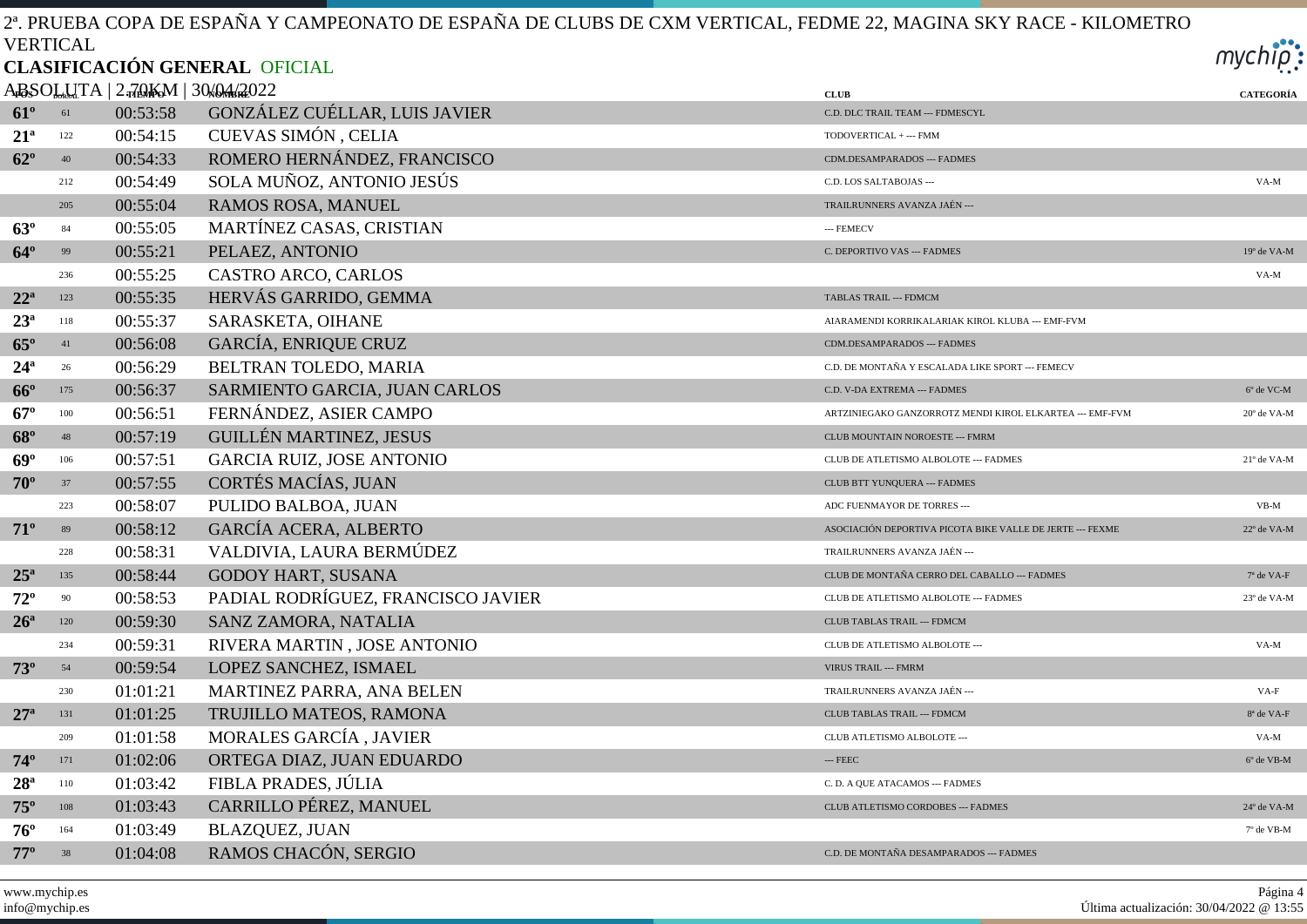#### 2ª. PRUEBA COPA DE ESPAÑA Y CAMPEONATO DE ESPAÑA DE CLUBS DE CXM VERTICAL, FEDME 22, MAGINA SKY RACE - KILOMETRO VERTICAL **CLASIFICACIÓN GENERAL** OFICIAL

. . . .

. . . .



|                 |     |          | $A$ BSOLUTA   2 $\pi$ BKM   30 $\sqrt{9}$ H $\pi$ 2022 | <b>CLUB</b>                                               | CATEGORÍA               |
|-----------------|-----|----------|--------------------------------------------------------|-----------------------------------------------------------|-------------------------|
| <b>78°</b>      | 180 | 01:04:23 | RUBIO ZURANO, JOSE ANTONIO                             | CLUB DE MONTAÑISMO MERIDIANO 0° --- FEMECV                | $7^{\circ}$ de VC-M     |
| 29 <sup>a</sup> | 83  | 01:04:47 | POMA CASTRO, ELIANA GABRIELA                           | AGRUP DE MONTAÑA E ESCALADA BESTARRUZA --- FGM            |                         |
| 30 <sup>a</sup> | 134 | 01:05:00 | CALDERON SANCHEZ, ROSANA                               | CLUB TABLAS TRAIL --- FDMCM                               | $9^a$ de VA-F           |
| 31 <sup>a</sup> | 132 | 01:05:01 | LORENZO BARROSO, MARTA                                 | $\texttt{TODOVERTICAL} + \texttt{---} \texttt{FMM}$       | $10^a$ de VA-F          |
| 32 <sup>a</sup> | 114 | 01:05:56 | ALLES CAMPO, MARÍA                                     | CLUB CICLISTA LIÉBANA --- FCDME                           |                         |
| 33 <sup>a</sup> | 125 | 01:06:41 | JIMENEZ, CELIA RUIZ                                    | $\texttt{TODOVERTICAL} + \texttt{---} \texttt{FMM}$       |                         |
|                 | 233 | 01:06:56 | LOPEZ DURAN, MARIA ANGELES                             | AVANZA TRAIL RUNNER JAEN ---                              | $VA-F$                  |
| 34 <sup>a</sup> | 127 | 01:07:21 | FERNANDEZ MOYA, MARIA JOSE                             | ADC FUENMAYOR DE TORRES ---                               |                         |
| $79^\circ$      | 170 | 01:08:02 | ELISO PÉCULO, JUAN JOSE                                | C.D. A QUE ATACAMOS --- FADMES                            | 8° de VB-M              |
|                 | 232 | 01:08:26 | ANGELES SANCHEZ JIMENEZ, MARIA                         | TRAILRUNNERS AVANZA JAÉN ---                              | $VA-F$                  |
|                 | 222 | 01:08:29 | NAVARRETE ULLOA, PEDRO                                 |                                                           | $VB-M$                  |
|                 | 229 | 01:08:32 | GARRIDO AGUILAR, GEMA MARIA                            | TRAILRUNNERS AVANZA JAÉN ---                              |                         |
| $80^\circ$      | 182 | 01:09:34 | PEÑA MARTINEZ, JOSE MANUEL                             | S.M. CLUB DE ATLETISMO BENIDORM --- FEMECV                | 8° de VC-M              |
|                 | 208 | 01:10:03 | ABARCA TORREGROSA, FRANCISCO JAVIER                    | C.M.SIERRAS BETICAS ---                                   | $VA-M$                  |
| 35 <sup>a</sup> | 137 | 01:11:54 | PALMA BERMEJO, NOEMÍ                                   | C.D.E. CRIPTANA VERTICAL --- FDMCM                        | $11a$ de VA-F           |
|                 | 220 | 01:12:54 | VALENZUELA CHICA, JUAN                                 | AVANZA TRAIL RUNNER JAEN ---                              | $VB-M$                  |
| 81°             | 172 | 01:15:39 | <b>LORITE SOTO, IVAN</b>                               | CLUB ATLETISMO ALBOLOTE --- FADMES                        | 9° de VB-M              |
| $82^\circ$      | 172 | 01:15:39 | <b>LORITE SOTO, IVAN</b>                               | CLUB ATLETISMO ALBOLOTE --- FADMES                        | 9° de VB-M              |
|                 | 111 | 01:19:29 | PICARDO ARROYO, LEILA                                  | TRAILRUNNERS AVANZA JAÉN ---                              |                         |
|                 | 211 | 01:19:53 | GARCÍA VALENZUELA, JOSÉ CARLOS                         | C.D DE MONTAÑA CUMBRES DE MAGINA ---                      | $VA-M$                  |
| 36 <sup>a</sup> | 124 | 01:22:35 | SÁNCHEZ GUZMÁN, MARÍA JOSÉ                             | CLUB DE ATLETISMO ALBOLOTE --- FADMES                     |                         |
| 83°             | 174 | 01:24:13 | LLEIXÀ TAL, MARIÀ BLAI                                 | CENTRE EXCTA. XERTA --- FEEC                              | $10^{\circ}$ de VB-M    |
| 37 <sup>a</sup> | 184 | 01:25:18 | LUPIAÑEZ LUPIAÑEZ, ÁNGELES                             | C.D AQUEATACAMOS --- FADMES                               | $2^a$ de VB-F           |
| 38 <sup>a</sup> | 128 | 01:26:29 | LÓPEZ SIERRA, ROCÍO                                    | CLUB DE ATLETISMO ALBOLOTE --- FADMES                     | $12^a$ de VA-F          |
| 39 <sup>a</sup> | 136 | 01:29:32 | <b>BARRIGA JAIME, MARIA DOLORES</b>                    | CLUB ATLETISMO ALBOLOTE --- FADMES                        | 13 <sup>ª</sup> de VA-F |
| <b>RET</b>      | 43  |          | ROMERO HERNÁNDEZ, MIGUEL ÁNGEL                         | CLUB TABLAS TRAIL --- FDMCM                               |                         |
| <b>NP</b>       | 57  |          | FERRER CAMAÑES, ALBERT                                 | A. D. MAESTRAZGO --- FAM, ARAGÓN                          |                         |
| <b>NP</b>       | 42  |          | <b>BRAVO FORTIS, ALVARO</b>                            | CLUB DE MONTAÑA Y ATLETISMO SIERRA SUR DE JAÉN --- FADMES |                         |
| <b>NP</b>       | 74  |          | HERNANDO SARACIBAR, JOSÉ MIGUEL                        | GAIKAR - ZORTZIETAKOAK K.E. --- EMF-FVM                   |                         |
| <b>NP</b>       | 117 |          | GAY PÁRRAGA, ANA                                       | C.D. BICHA TRAIL&MOUNTAIN --- FADMES                      |                         |
| <b>NP</b>       | 165 |          | MELLADO ROMERO, FRANCISCO                              | CLUB DE MONTAÑISMO CÓNDOR --- FADMES                      | $VB-M$                  |
| <b>NP</b>       | 227 |          | <b>BOTELLA GALINDO, ROCÍO</b>                          | ALPINO BENALMÁDENA ---                                    |                         |
| <b>NP</b>       | 244 |          | <b>GRANADOS FLORES, RAFAEL</b>                         | PANCETITASMIRFAKSPORT --- FADMES                          | VA-M                    |